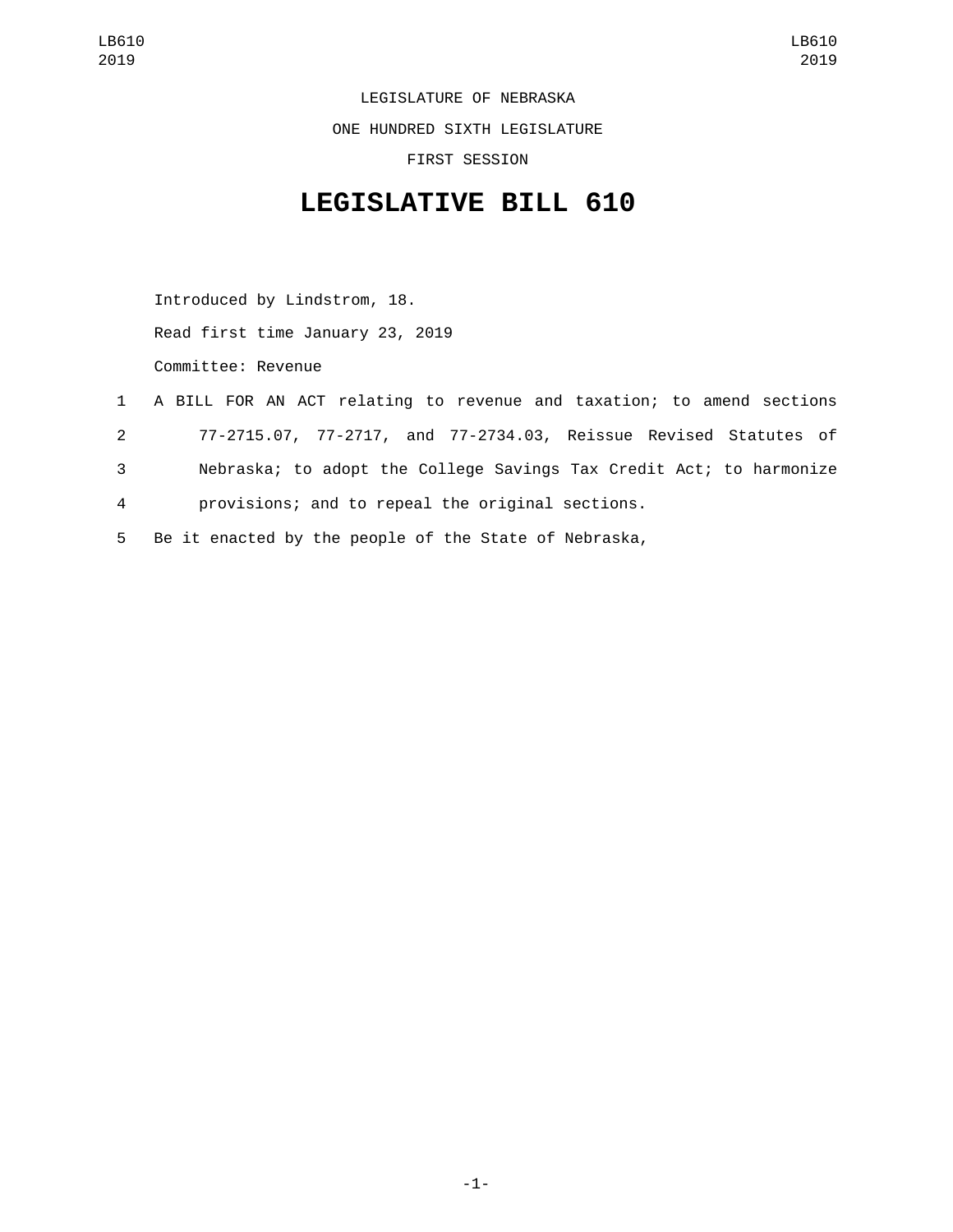| 1              | Section 1. Sections 1 to 4 of this act shall be known and may be          |
|----------------|---------------------------------------------------------------------------|
| $\overline{2}$ | cited as the College Savings Tax Credit Act.                              |
| 3              | Sec. 2. For purposes of the College Savings Tax Credit Act:               |
| 4              | (1) College savings account means an account established under the        |
| 5              | Nebraska educational savings plan trust for the purpose of meeting the    |
| 6              | gualified higher education expenses of a beneficiary as allowed by        |
| $\overline{7}$ | section 529 of the Internal Revenue Code;                                 |
| 8              | (2) Department means the Department of Revenue;                           |
| $9\,$          | (3) Nebraska educational savings plan trust means the trust created       |
| 10             | in section 85-1804; and                                                   |
| 11             | (4) Taxpayer means any person subject to the income tax imposed by        |
| 12             | the Nebraska Revenue Act of 1967.                                         |
| 13             | (1) For taxable years beginning or deemed to begin on or<br>Sec. 3.       |
| 14             | after January 1, 2020, under the Internal Revenue Code of 1986, as        |
| 15             | amended, each taxpayer who, during the taxable year, makes a contribution |
| 16             | to a college savings account in an amount matching a contribution made to |
| 17             | that same account in the same taxable year by an employee of the taxpayer |
| 18             | is entitled to a nonrefundable credit against the income tax imposed by   |
| 19             | the Nebraska Revenue Act of 1967 in an amount equal to twenty-five        |
| 20             | percent of the taxpayer's matching contribution, not to exceed two        |
| 21             | thousand dollars per contributing employee per taxable year.              |
| 22             | (2) The credit allowed under this section may not be carried back.        |
| 23             | If the amount of the credit exceeds the tax liability for the year, the   |
| 24             | excess may be carried forward for up to five taxable years following the  |
| 25             | taxable year in which the matching contribution was made. The tax credit  |
| 26             | shall be applied to the earliest year for which there is a tax liability. |
| 27             | If there are credits for more than one year that are available to offset  |
| 28             | a tax liability, the earlier credit shall be applied first.               |
| 29             | (3) A taxpayer claiming a credit under this section shall maintain        |
| $\sim$         | information that the depertment move require recognizes the matching      |

 any information that the department may require regarding the matching 31 contribution for which the credit is claimed.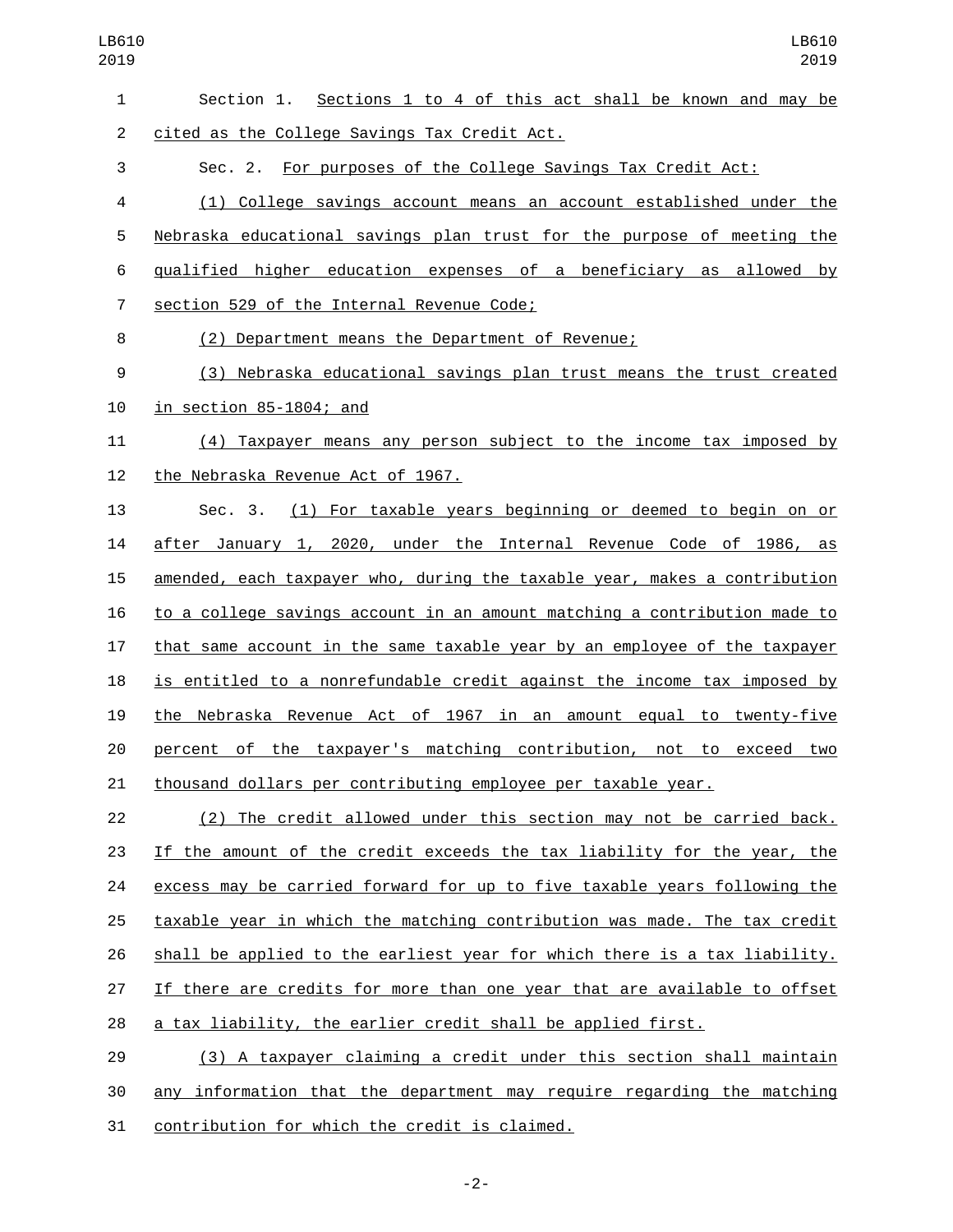Sec. 4. The department may adopt and promulgate rules and 2 regulations to carry out the College Savings Tax Credit Act. Sec. 5. Section 77-2715.07, Reissue Revised Statutes of Nebraska, is 4 amended to read: 77-2715.07 (1) There shall be allowed to qualified resident individuals as a nonrefundable credit against the income tax imposed by 7 the Nebraska Revenue Act of 1967: (a) A credit equal to the federal credit allowed under section 22 of 9 the Internal Revenue Code; and (b) A credit for taxes paid to another state as provided in section 11 77-2730. (2) There shall be allowed to qualified resident individuals against the income tax imposed by the Nebraska Revenue Act of 1967: (a) For returns filed reporting federal adjusted gross incomes of greater than twenty-nine thousand dollars, a nonrefundable credit equal to twenty-five percent of the federal credit allowed under section 21 of the Internal Revenue Code of 1986, as amended, except that for taxable years beginning or deemed to begin on or after January 1, 2015, such nonrefundable credit shall be allowed only if the individual would have received the federal credit allowed under section 21 of the code after adding back in any carryforward of a net operating loss that was deducted pursuant to such section in determining eligibility for the federal 23 credit; (b) For returns filed reporting federal adjusted gross income of twenty-nine thousand dollars or less, a refundable credit equal to a percentage of the federal credit allowable under section 21 of the Internal Revenue Code of 1986, as amended, whether or not the federal LB610 LB610 

 credit was limited by the federal tax liability. The percentage of the federal credit shall be one hundred percent for incomes not greater than twenty-two thousand dollars, and the percentage shall be reduced by ten percent for each one thousand dollars, or fraction thereof, by which the

-3-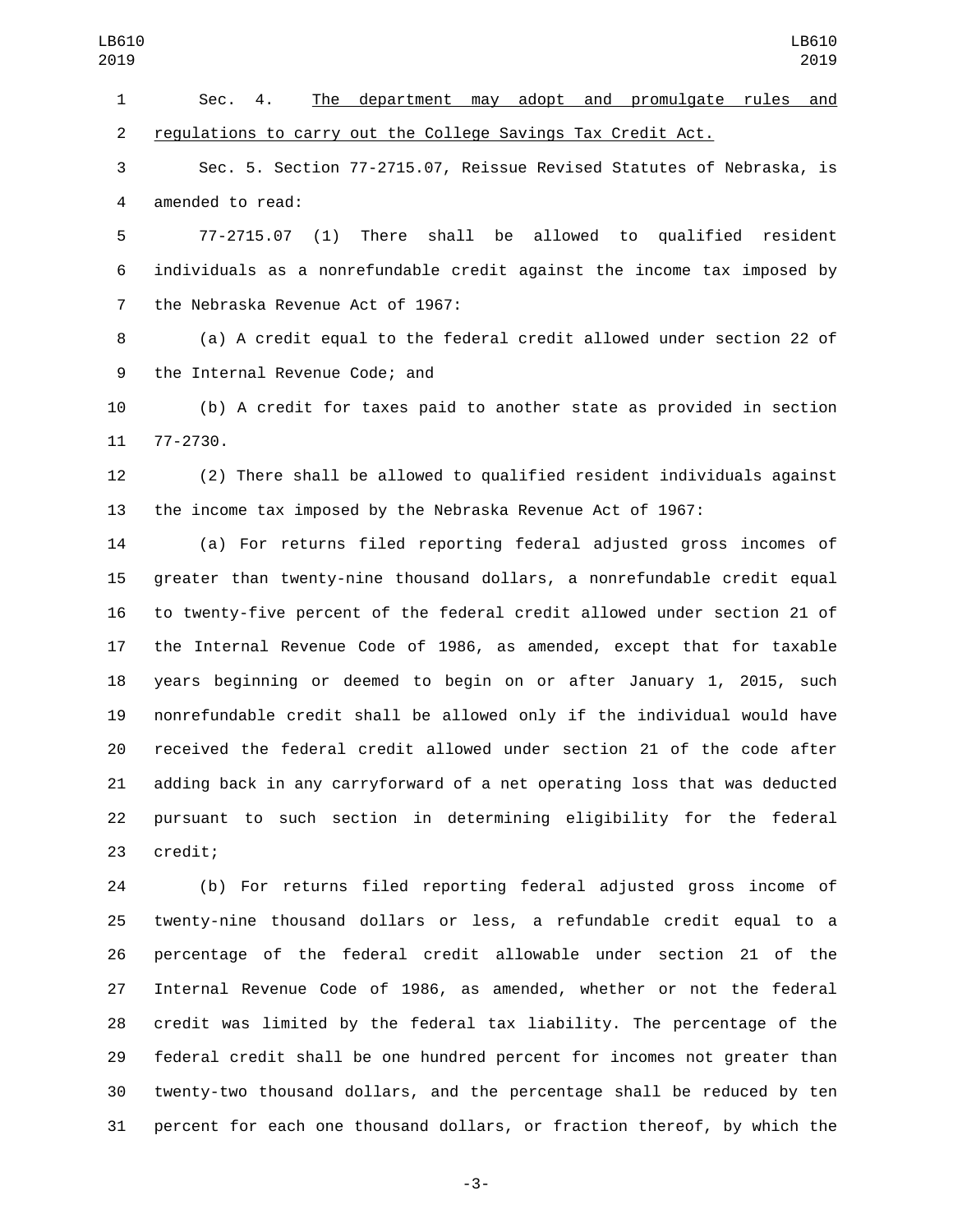reported federal adjusted gross income exceeds twenty-two thousand dollars, except that for taxable years beginning or deemed to begin on or after January 1, 2015, such refundable credit shall be allowed only if the individual would have received the federal credit allowed under section 21 of the code after adding back in any carryforward of a net operating loss that was deducted pursuant to such section in determining 7 eligibility for the federal credit;

 (c) A refundable credit as provided in section 77-5209.01 for individuals who qualify for an income tax credit as a qualified beginning farmer or livestock producer under the Beginning Farmer Tax Credit Act for all taxable years beginning or deemed to begin on or after January 1, 2006, under the Internal Revenue Code of 1986, as amended;

 (d) A refundable credit for individuals who qualify for an income tax credit under the Angel Investment Tax Credit Act, the Nebraska Advantage Microenterprise Tax Credit Act, the Nebraska Advantage Research and Development Act, or the Volunteer Emergency Responders Incentive Act; 17 and

 (e) A refundable credit equal to ten percent of the federal credit allowed under section 32 of the Internal Revenue Code of 1986, as amended, except that for taxable years beginning or deemed to begin on or after January 1, 2015, such refundable credit shall be allowed only if the individual would have received the federal credit allowed under section 32 of the code after adding back in any carryforward of a net operating loss that was deducted pursuant to such section in determining 25 eligibility for the federal credit.

 (3) There shall be allowed to all individuals as a nonrefundable credit against the income tax imposed by the Nebraska Revenue Act of 28 1967:

 (a) A credit for personal exemptions allowed under section 77-2716.01;30

(b) A credit for contributions to certified community betterment

-4-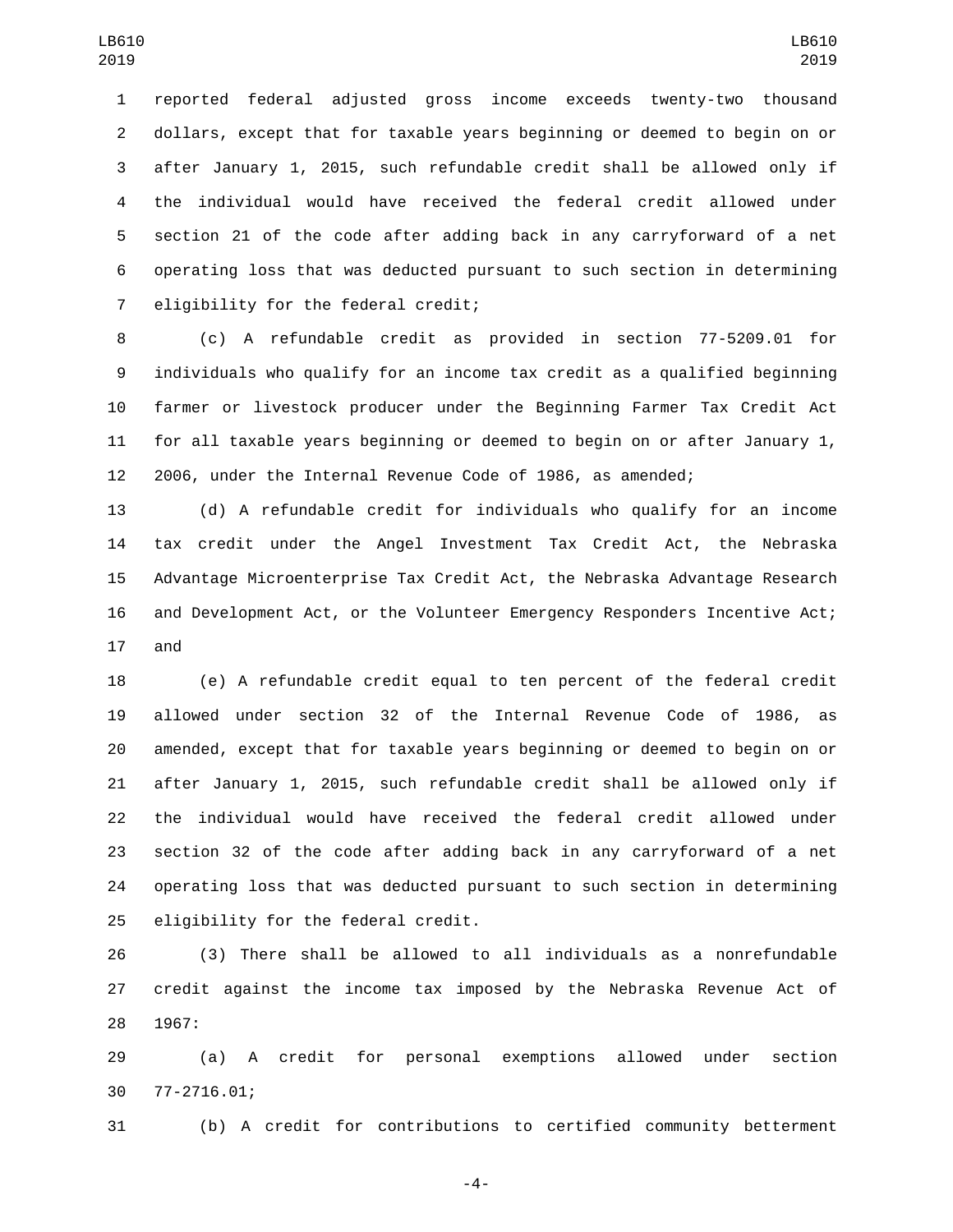programs as provided in the Community Development Assistance Act. Each partner, each shareholder of an electing subchapter S corporation, each beneficiary of an estate or trust, or each member of a limited liability company shall report his or her share of the credit in the same manner and proportion as he or she reports the partnership, subchapter S corporation, estate, trust, or limited liability company income;

 (c) A credit for investment in a biodiesel facility as provided in 8 section 77-27,236;

 (d) A credit as provided in the New Markets Job Growth Investment 10 Act;

 (e) A credit as provided in the Nebraska Job Creation and Mainstreet 12 Revitalization Act;

13 (f) A credit to employers as provided in section 77-27,238; and

14 (g) A credit as provided in the Affordable Housing Tax Credit Act; 15 and  $-$ 

(h) A credit as provided in the College Savings Tax Credit Act.

 (4) There shall be allowed as a credit against the income tax 18 imposed by the Nebraska Revenue Act of 1967:

 (a) A credit to all resident estates and trusts for taxes paid to 20 another state as provided in section 77-2730;

 (b) A credit to all estates and trusts for contributions to certified community betterment programs as provided in the Community 23 Development Assistance Act; and

 (c) A refundable credit for individuals who qualify for an income tax credit as an owner of agricultural assets under the Beginning Farmer Tax Credit Act for all taxable years beginning or deemed to begin on or after January 1, 2009, under the Internal Revenue Code of 1986, as amended. The credit allowed for each partner, shareholder, member, or beneficiary of a partnership, corporation, limited liability company, or estate or trust qualifying for an income tax credit as an owner of agricultural assets under the Beginning Farmer Tax Credit Act shall be

-5-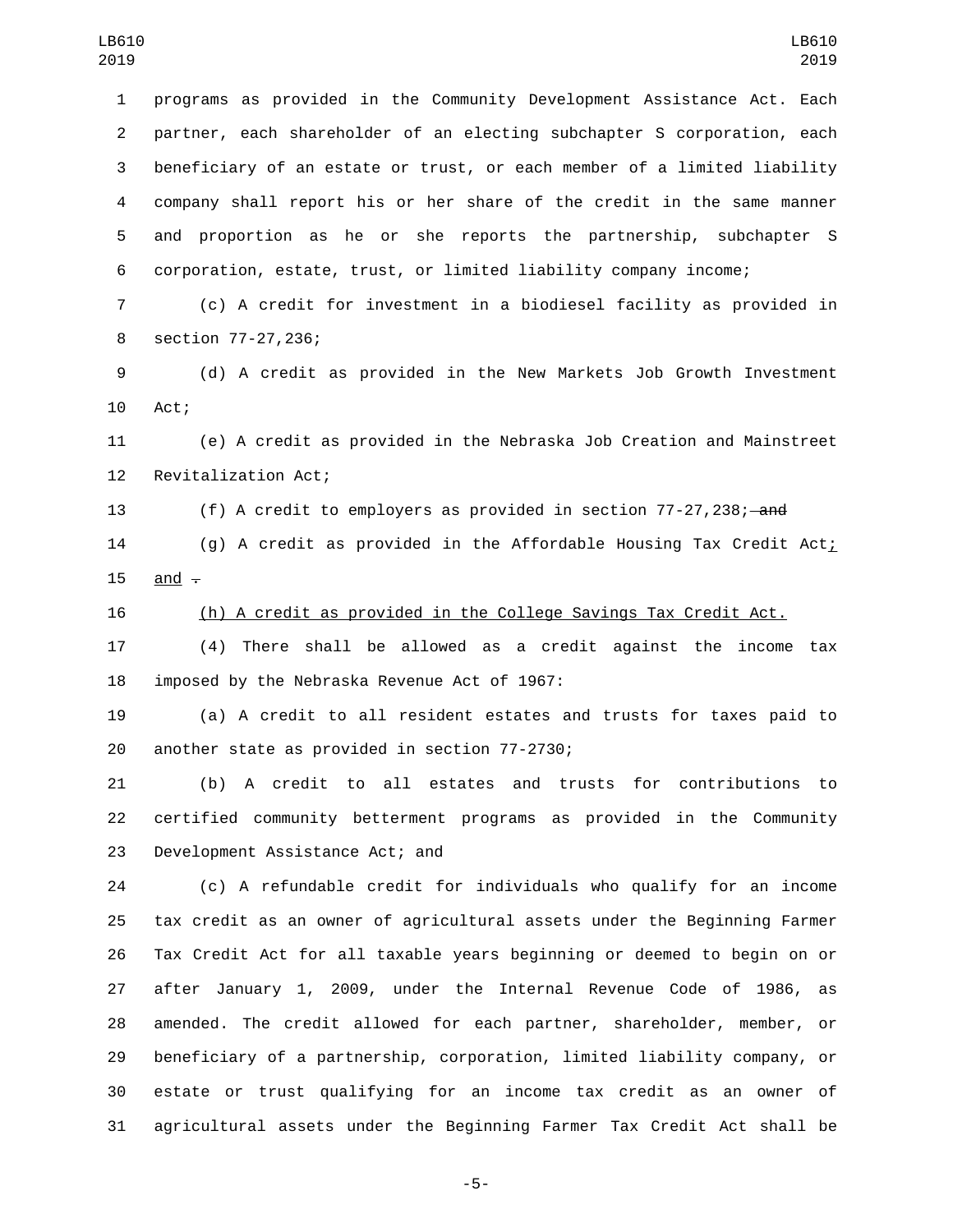equal to the partner's, shareholder's, member's, or beneficiary's portion of the amount of tax credit distributed pursuant to subsection (4) of 3 section 77-5211.

 (5)(a) For all taxable years beginning on or after January 1, 2007, and before January 1, 2009, under the Internal Revenue Code of 1986, as amended, there shall be allowed to each partner, shareholder, member, or beneficiary of a partnership, subchapter S corporation, limited liability company, or estate or trust a nonrefundable credit against the income tax imposed by the Nebraska Revenue Act of 1967 equal to fifty percent of the partner's, shareholder's, member's, or beneficiary's portion of the amount of franchise tax paid to the state under sections 77-3801 to 12 77-3807 by a financial institution.

 (b) For all taxable years beginning on or after January 1, 2009, under the Internal Revenue Code of 1986, as amended, there shall be allowed to each partner, shareholder, member, or beneficiary of a partnership, subchapter S corporation, limited liability company, or estate or trust a nonrefundable credit against the income tax imposed by the Nebraska Revenue Act of 1967 equal to the partner's, shareholder's, member's, or beneficiary's portion of the amount of franchise tax paid to the state under sections 77-3801 to 77-3807 by a financial institution.

 (c) Each partner, shareholder, member, or beneficiary shall report his or her share of the credit in the same manner and proportion as he or she reports the partnership, subchapter S corporation, limited liability company, or estate or trust income. If any partner, shareholder, member, or beneficiary cannot fully utilize the credit for that year, the credit 26 may not be carried forward or back.

 (6) There shall be allowed to all individuals nonrefundable credits against the income tax imposed by the Nebraska Revenue Act of 1967 as provided in section 77-3604 and refundable credits against the income tax imposed by the Nebraska Revenue Act of 1967 as provided in section 31 77-3605.

-6-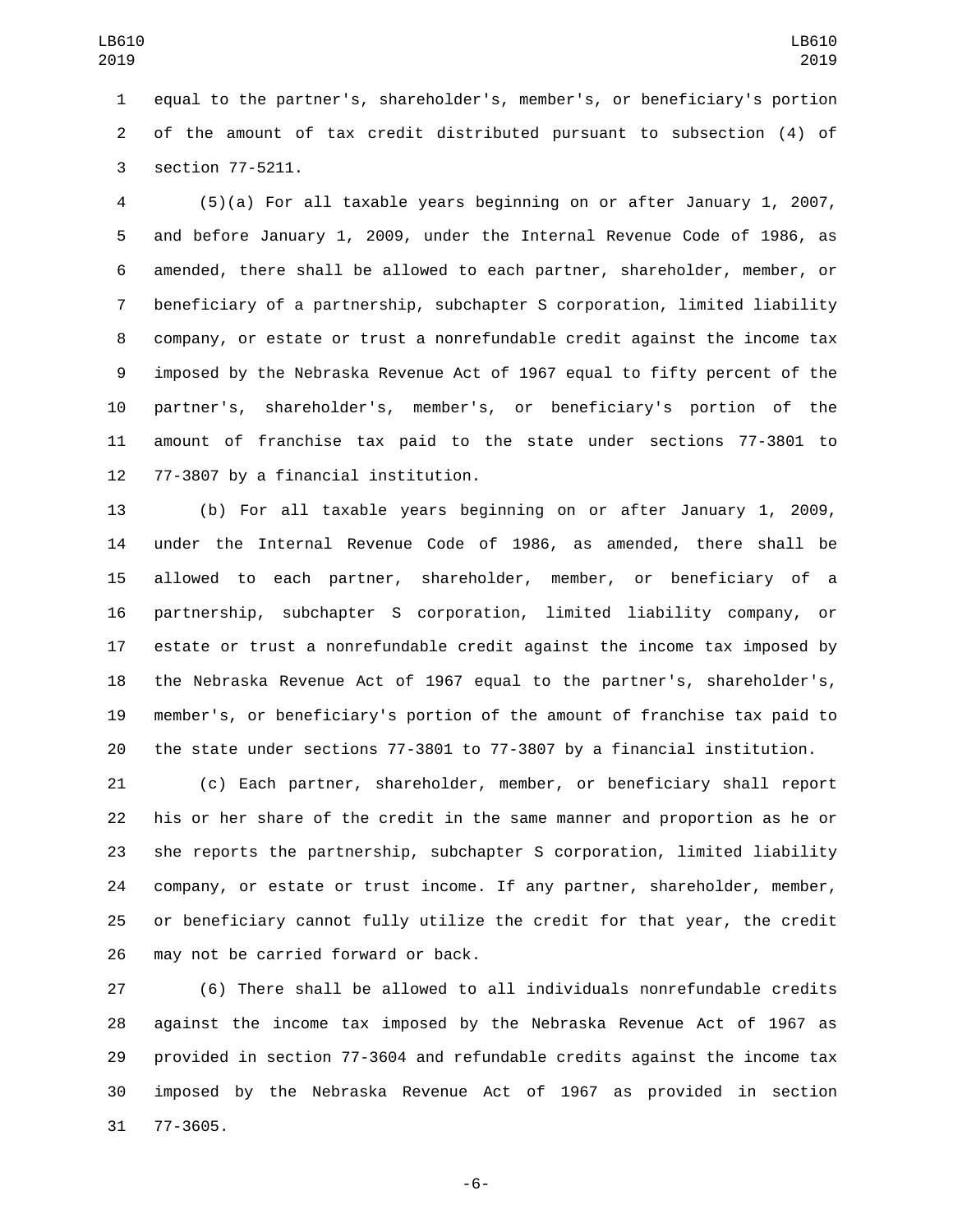Sec. 6. Section 77-2717, Reissue Revised Statutes of Nebraska, is 2 amended to read:

 77-2717 (1)(a)(i) For taxable years beginning or deemed to begin before January 1, 2014, the tax imposed on all resident estates and trusts shall be a percentage of the federal taxable income of such estates and trusts as modified in section 77-2716, plus a percentage of the federal alternative minimum tax and the federal tax on premature or lump-sum distributions from qualified retirement plans. The additional taxes shall be recomputed by (A) substituting Nebraska taxable income for federal taxable income, (B) calculating what the federal alternative minimum tax would be on Nebraska taxable income and adjusting such calculations for any items which are reflected differently in the determination of federal taxable income, and (C) applying Nebraska rates to the result. The federal credit for prior year minimum tax, after the recomputations required by the Nebraska Revenue Act of 1967, and the credits provided in the Nebraska Advantage Microenterprise Tax Credit Act and the Nebraska Advantage Research and Development Act shall be allowed as a reduction in the income tax due. A refundable income tax credit shall be allowed for all resident estates and trusts under the Angel Investment Tax Credit Act, the Nebraska Advantage Microenterprise Tax Credit Act, and the Nebraska Advantage Research and Development Act. A nonrefundable income tax credit shall be allowed for all resident estates and trusts as provided in the New Markets Job Growth Investment Act.

 (ii) For taxable years beginning or deemed to begin on or after January 1, 2014, the tax imposed on all resident estates and trusts shall be a percentage of the federal taxable income of such estates and trusts as modified in section 77-2716, plus a percentage of the federal tax on premature or lump-sum distributions from qualified retirement plans. The additional taxes shall be recomputed by substituting Nebraska taxable income for federal taxable income and applying Nebraska rates to the result. The credits provided in the Nebraska Advantage Microenterprise

-7-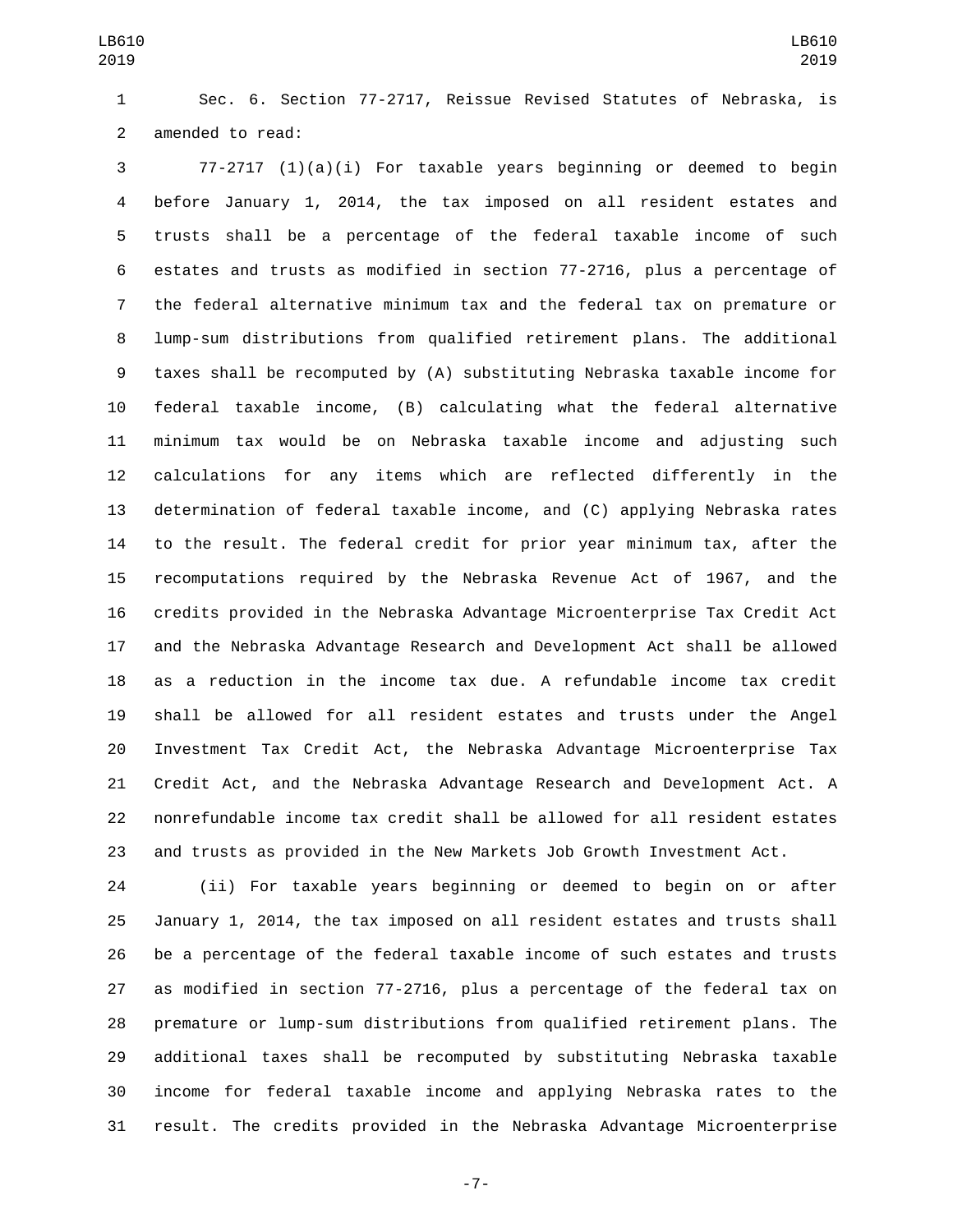Tax Credit Act and the Nebraska Advantage Research and Development Act shall be allowed as a reduction in the income tax due. A refundable income tax credit shall be allowed for all resident estates and trusts under the Angel Investment Tax Credit Act, the Nebraska Advantage Microenterprise Tax Credit Act, and the Nebraska Advantage Research and Development Act. A nonrefundable income tax credit shall be allowed for all resident estates and trusts as provided in the Nebraska Job Creation and Mainstreet Revitalization Act, the New Markets Job Growth Investment Act, the School Readiness Tax Credit Act, the Affordable Housing Tax Credit Act, the College Savings Tax Credit Act, and section 77-27,238.

 (b) The tax imposed on all nonresident estates and trusts shall be the portion of the tax imposed on resident estates and trusts which is attributable to the income derived from sources within this state. The tax which is attributable to income derived from sources within this state shall be determined by multiplying the liability to this state for a resident estate or trust with the same total income by a fraction, the numerator of which is the nonresident estate's or trust's Nebraska income as determined by sections 77-2724 and 77-2725 and the denominator of which is its total federal income after first adjusting each by the amounts provided in section 77-2716. The federal credit for prior year minimum tax, after the recomputations required by the Nebraska Revenue Act of 1967, reduced by the percentage of the total income which is attributable to income from sources outside this state, and the credits provided in the Nebraska Advantage Microenterprise Tax Credit Act and the Nebraska Advantage Research and Development Act shall be allowed as a reduction in the income tax due. A refundable income tax credit shall be allowed for all nonresident estates and trusts under the Angel Investment Tax Credit Act, the Nebraska Advantage Microenterprise Tax Credit Act, and the Nebraska Advantage Research and Development Act. A nonrefundable income tax credit shall be allowed for all nonresident estates and trusts as provided in the Nebraska Job Creation and Mainstreet Revitalization

-8-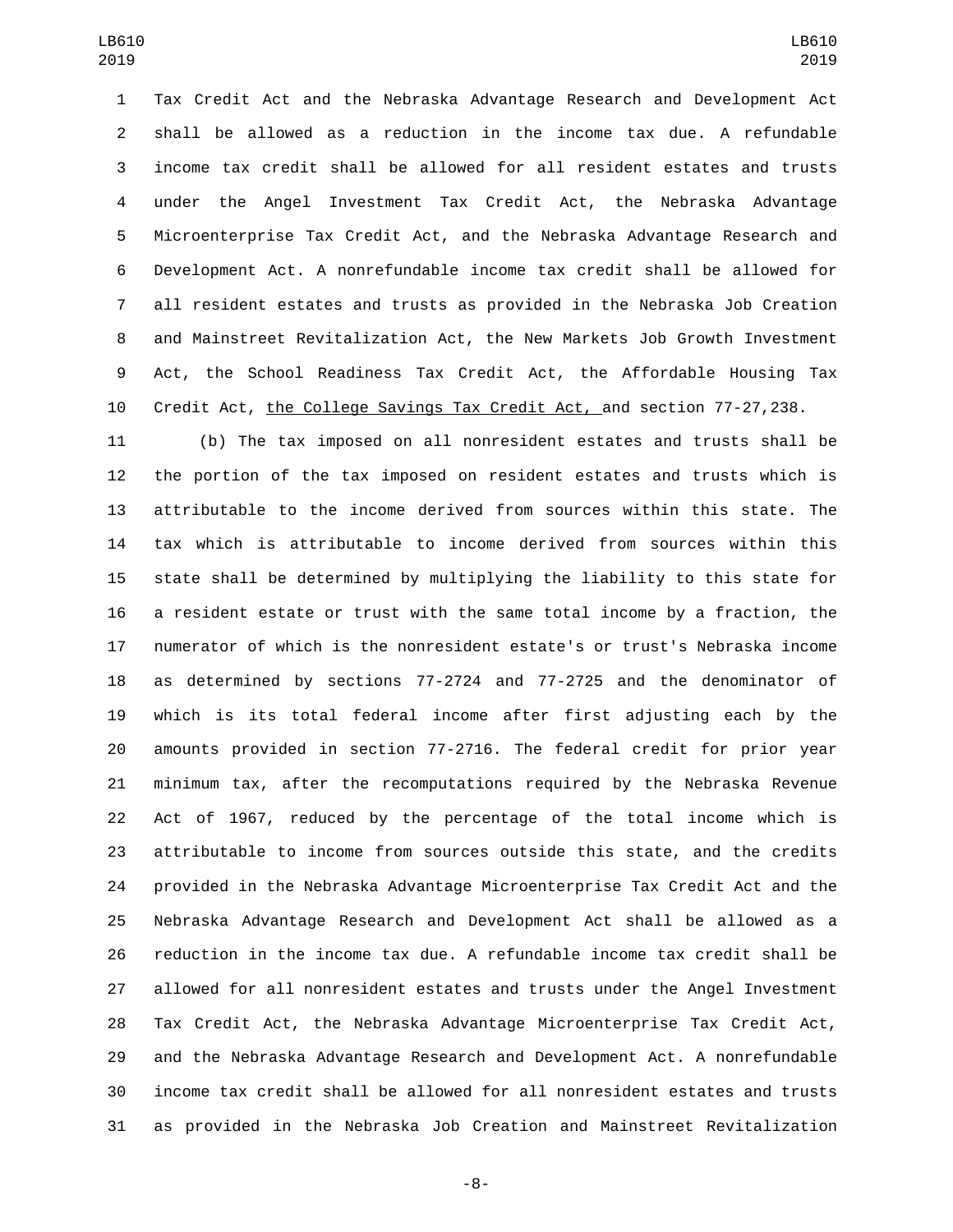Act, the New Markets Job Growth Investment Act, the School Readiness Tax 2 Credit Act, the Affordable Housing Tax Credit Act, the College Savings Tax Credit Act, and section 77-27,238.

 (2) In all instances wherein a fiduciary income tax return is required under the provisions of the Internal Revenue Code, a Nebraska fiduciary return shall be filed, except that a fiduciary return shall not be required to be filed regarding a simple trust if all of the trust's beneficiaries are residents of the State of Nebraska, all of the trust's income is derived from sources in this state, and the trust has no federal tax liability. The fiduciary shall be responsible for making the return for the estate or trust for which he or she acts, whether the income be taxable to the estate or trust or to the beneficiaries thereof. The fiduciary shall include in the return a statement of each beneficiary's distributive share of net income when such income is 15 taxable to such beneficiaries.

 (3) The beneficiaries of such estate or trust who are residents of this state shall include in their income their proportionate share of such estate's or trust's federal income and shall reduce their Nebraska tax liability by their proportionate share of the credits as provided in the Angel Investment Tax Credit Act, the Nebraska Advantage Microenterprise Tax Credit Act, the Nebraska Advantage Research and Development Act, the Nebraska Job Creation and Mainstreet Revitalization Act, the New Markets Job Growth Investment Act, the School Readiness Tax 24 Credit Act, the Affordable Housing Tax Credit Act, the College Savings Tax Credit Act, and section 77-27,238. There shall be allowed to a beneficiary a refundable income tax credit under the Beginning Farmer Tax Credit Act for all taxable years beginning or deemed to begin on or after January 1, 2001, under the Internal Revenue Code of 1986, as amended.

 (4) If any beneficiary of such estate or trust is a nonresident during any part of the estate's or trust's taxable year, he or she shall file a Nebraska income tax return which shall include (a) in Nebraska

-9-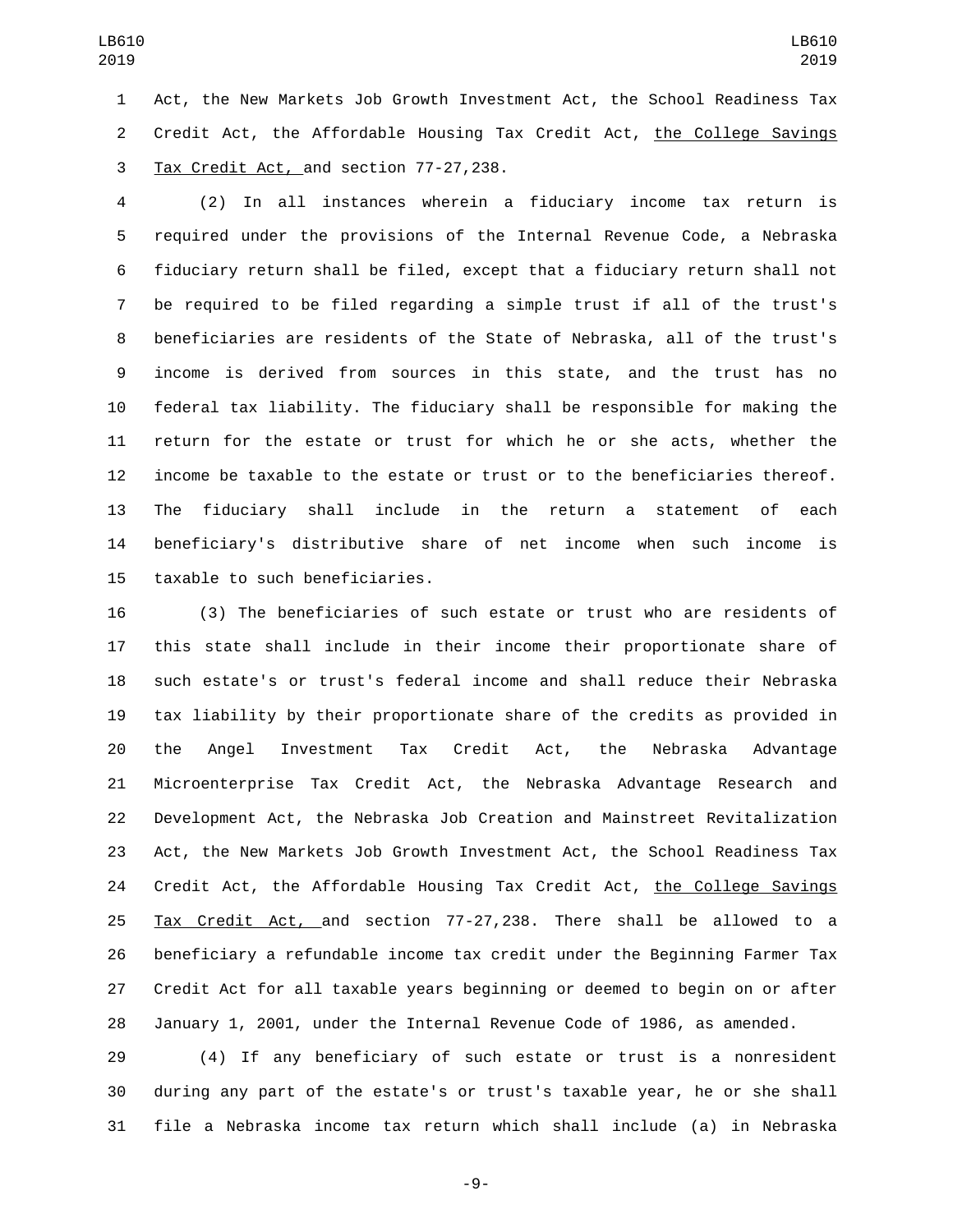adjusted gross income that portion of the estate's or trust's Nebraska income, as determined under sections 77-2724 and 77-2725, allocable to his or her interest in the estate or trust and (b) a reduction of the Nebraska tax liability by his or her proportionate share of the credits as provided in the Angel Investment Tax Credit Act, the Nebraska Advantage Microenterprise Tax Credit Act, the Nebraska Advantage Research and Development Act, the Nebraska Job Creation and Mainstreet Revitalization Act, the New Markets Job Growth Investment Act, the School Readiness Tax Credit Act, the Affordable Housing Tax Credit Act, the College Savings Tax Credit Act, and section 77-27,238 and shall execute and forward to the fiduciary, on or before the original due date of the Nebraska fiduciary return, an agreement which states that he or she will file a Nebraska income tax return and pay income tax on all income derived from or connected with sources in this state, and such agreement shall be attached to the Nebraska fiduciary return for such taxable year.

 (5) In the absence of the nonresident beneficiary's executed agreement being attached to the Nebraska fiduciary return, the estate or trust shall remit a portion of such beneficiary's income which was derived from or attributable to Nebraska sources with its Nebraska return for the taxable year. For taxable years beginning or deemed to begin before January 1, 2013, the amount of remittance, in such instance, shall be the highest individual income tax rate determined under section 77-2715.02 multiplied by the nonresident beneficiary's share of the estate or trust income which was derived from or attributable to sources within this state. For taxable years beginning or deemed to begin on or after January 1, 2013, the amount of remittance, in such instance, shall be the highest individual income tax rate determined under section 77-2715.03 multiplied by the nonresident beneficiary's share of the estate or trust income which was derived from or attributable to sources within this state. The amount remitted shall be allowed as a credit against the Nebraska income tax liability of the beneficiary.

-10-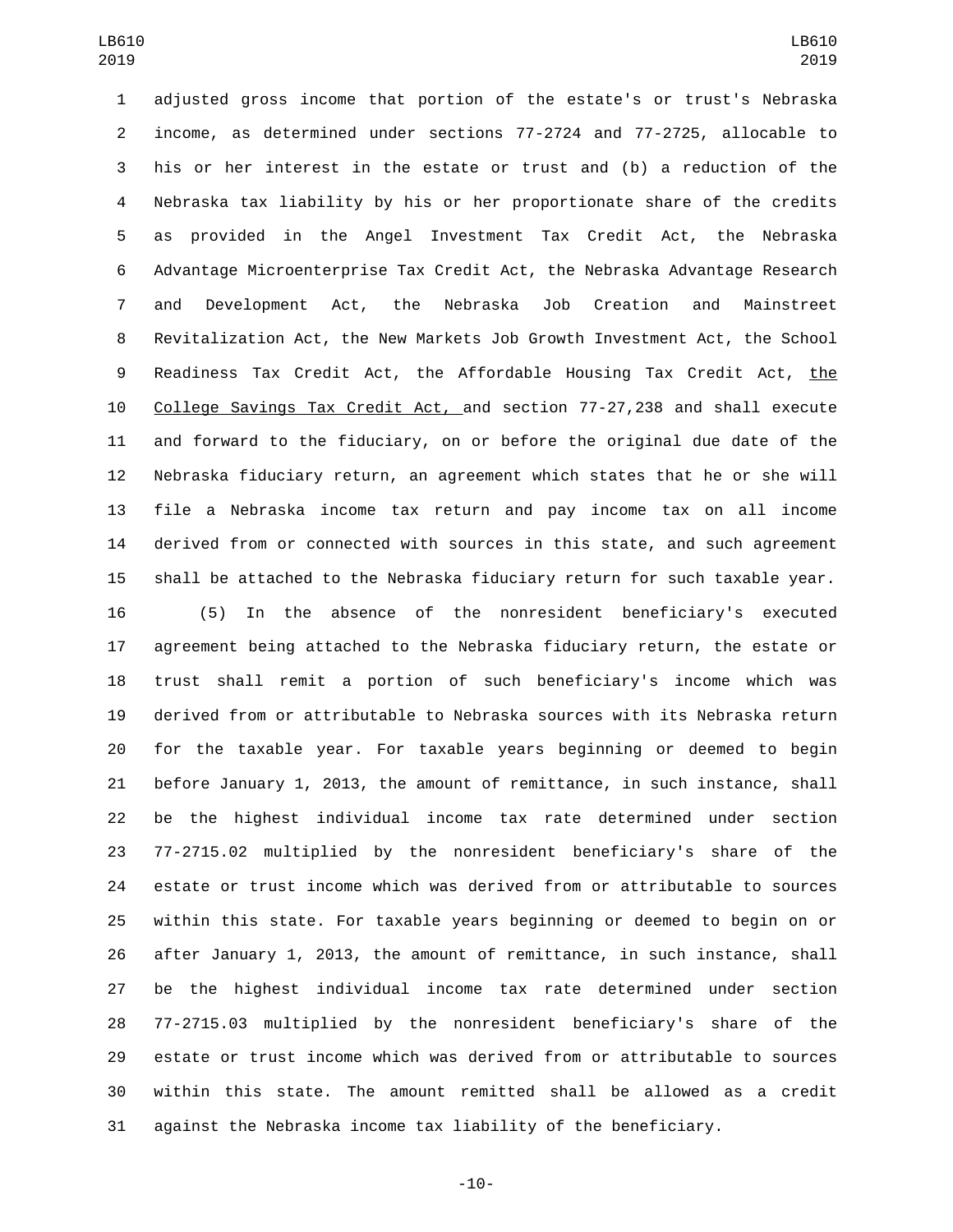(6) The Tax Commissioner may allow a nonresident beneficiary to not file a Nebraska income tax return if the nonresident beneficiary's only source of Nebraska income was his or her share of the estate's or trust's income which was derived from or attributable to sources within this state, the nonresident did not file an agreement to file a Nebraska income tax return, and the estate or trust has remitted the amount required by subsection (5) of this section on behalf of such nonresident beneficiary. The amount remitted shall be retained in satisfaction of the Nebraska income tax liability of the nonresident beneficiary.

 (7) For purposes of this section, unless the context otherwise requires, simple trust shall mean any trust instrument which (a) requires that all income shall be distributed currently to the beneficiaries, (b) does not allow amounts to be paid, permanently set aside, or used in the tax year for charitable purposes, and (c) does not distribute amounts allocated in the corpus of the trust. Any trust which does not qualify as 16 a simple trust shall be deemed a complex trust.

 (8) For purposes of this section, any beneficiary of an estate or trust that is a grantor trust of a nonresident shall be disregarded and this section shall apply as though the nonresident grantor was the 20 beneficiary.

 Sec. 7. Section 77-2734.03, Reissue Revised Statutes of Nebraska, is 22 amended to read:

 77-2734.03 (1)(a) For taxable years commencing prior to January 1, 1997, any (i) insurer paying a tax on premiums and assessments pursuant to section 77-908 or 81-523, (ii) electric cooperative organized under the Joint Public Power Authority Act, or (iii) credit union shall be credited, in the computation of the tax due under the Nebraska Revenue Act of 1967, with the amount paid during the taxable year as taxes on such premiums and assessments and taxes in lieu of intangible tax.

 (b) For taxable years commencing on or after January 1, 1997, any insurer paying a tax on premiums and assessments pursuant to section

-11-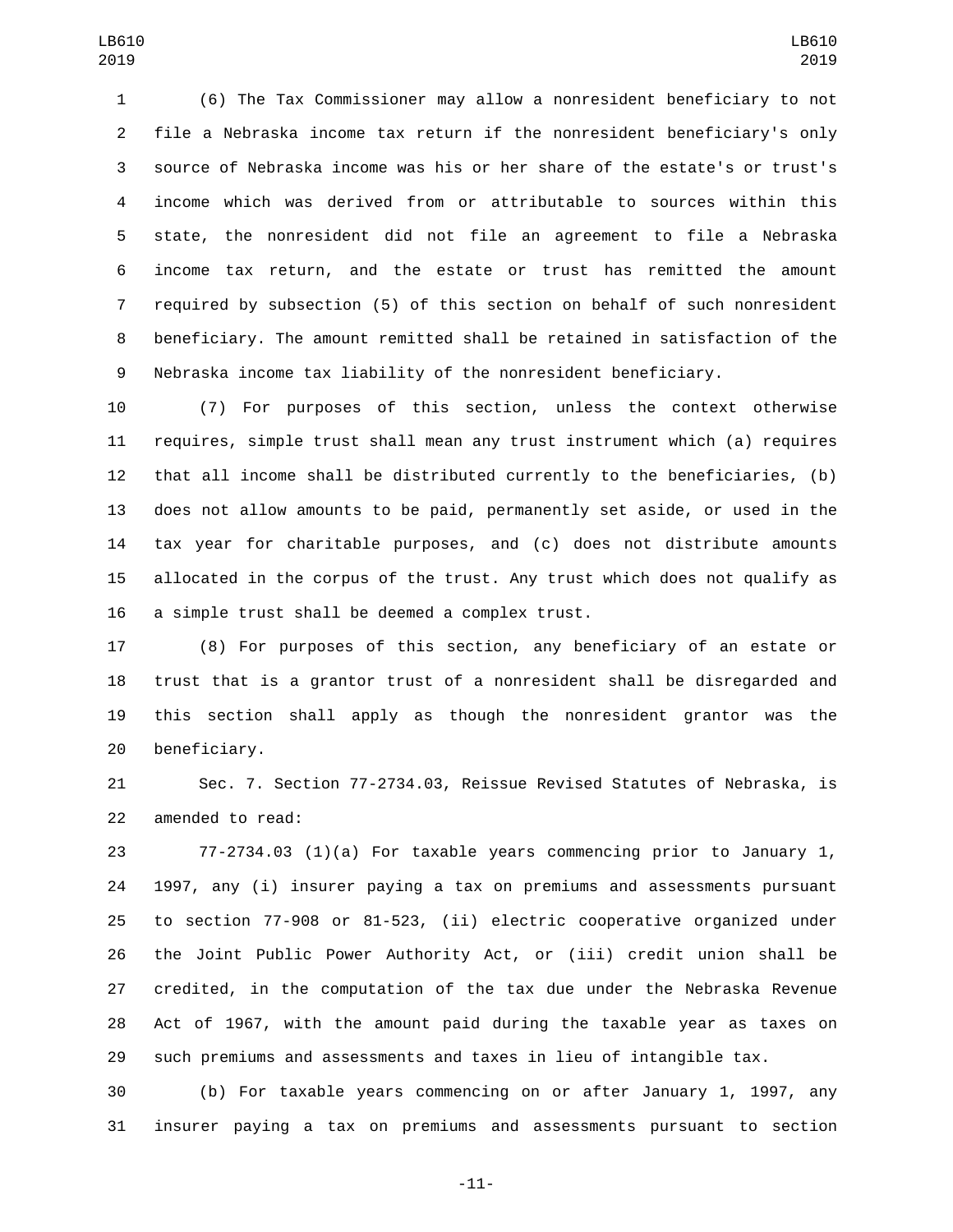77-908 or 81-523, any electric cooperative organized under the Joint Public Power Authority Act, or any credit union shall be credited, in the computation of the tax due under the Nebraska Revenue Act of 1967, with the amount paid during the taxable year as (i) taxes on such premiums and assessments included as Nebraska premiums and assessments under section 77-2734.05 and (ii) taxes in lieu of intangible tax.

 (c) For taxable years commencing or deemed to commence prior to, on, or after January 1, 1998, any insurer paying a tax on premiums and assessments pursuant to section 77-908 or 81-523 shall be credited, in the computation of the tax due under the Nebraska Revenue Act of 1967, with the amount paid during the taxable year as assessments allowed as an offset against premium and related retaliatory tax liability pursuant to 13 section 44-4233.

 (2) There shall be allowed to corporate taxpayers a tax credit for contributions to community betterment programs as provided in the 16 Community Development Assistance Act.

 (3) There shall be allowed to corporate taxpayers a refundable income tax credit under the Beginning Farmer Tax Credit Act for all taxable years beginning or deemed to begin on or after January 1, 2001, under the Internal Revenue Code of 1986, as amended.

 (4) The changes made to this section by Laws 2004, LB 983, apply to motor fuels purchased during any tax year ending or deemed to end on or after January 1, 2005, under the Internal Revenue Code of 1986, as 24 amended.

 (5) There shall be allowed to corporate taxpayers refundable income tax credits under the Nebraska Advantage Microenterprise Tax Credit Act and the Nebraska Advantage Research and Development Act.

 (6) There shall be allowed to corporate taxpayers a nonrefundable income tax credit for investment in a biodiesel facility as provided in 30 section 77-27,236.

(7) There shall be allowed to corporate taxpayers a nonrefundable

-12-